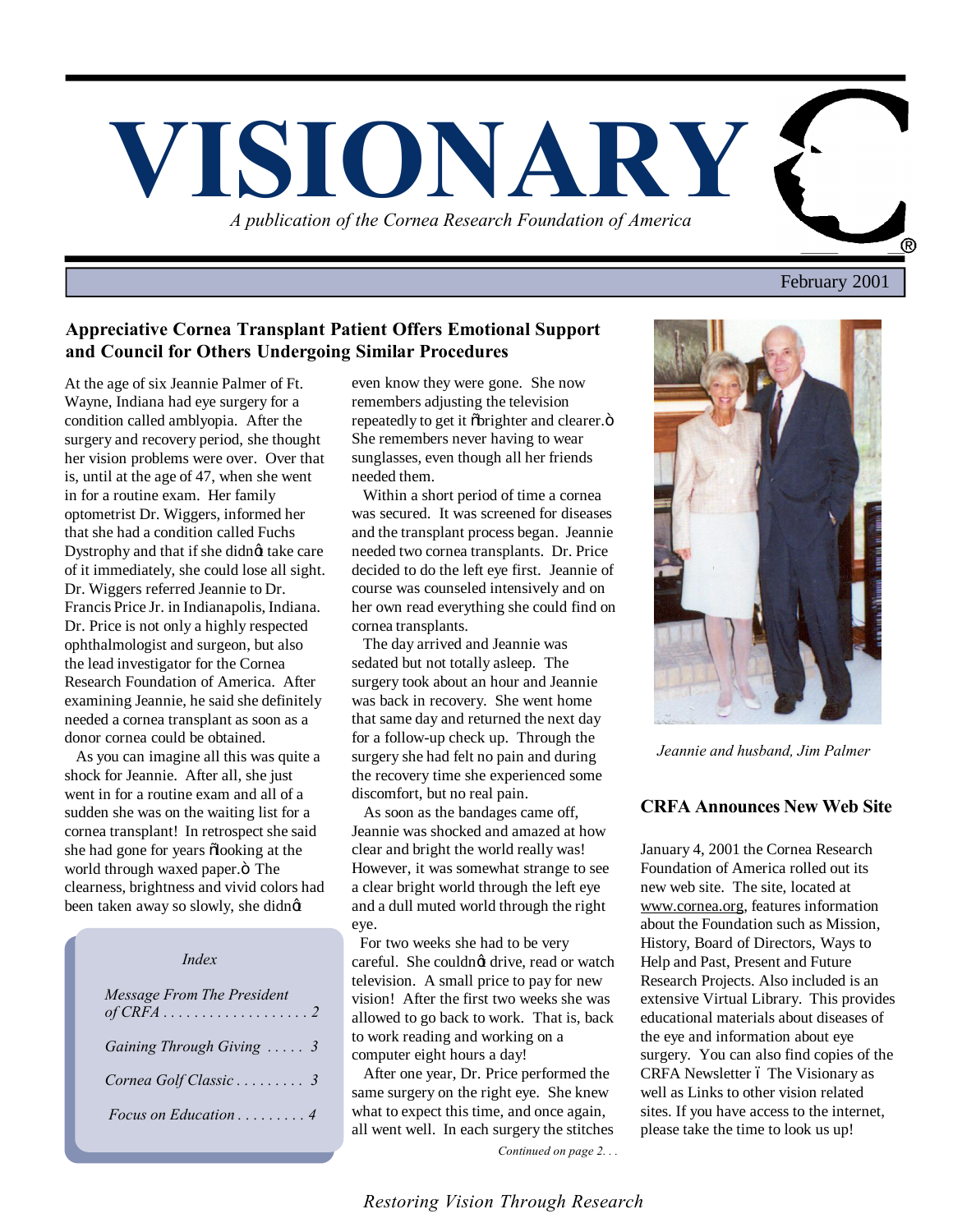## **Board of Directors**

Dr. Francis Price, Jr. *President*

> Bill Grube *Vice President*

Pat Chastain

Kevin Dubbink

Walter Gross

Joe Kack

Joan Lane

Dr. Francis Price, Sr.

#### **Staff**

Belinda Eastmond

Clorissa Quillin

Judy Ries

Sheryl Babladelis *Executive Director*

## *Cornea Research Foundation of America*

*9002 North Meridian Suite 212 Indianapolis, IN 46260 Phone (317) 844-5610 Fax (317) 844-5590 www.cornea.org*

# *Message From The President of the Board*

*The Cornea Research Foundation of America has always had a commitment to education. In the past, this has primarily consisted of seminars and courses for doctors or publications in scientific journals.. We are now adding another educational component. This effort will be to educate the general public by means of our new web site www.cornea.org. This new site gives information on Corneal Diseases, Ophthalmic Terms (vocabulary with definitions), Research Studies, CRFA Information and Links to other eye related sites. Dr. William Zeh has just launched the initial version of the site and we anticipate a number of updates over this coming year.*

 *The initial development of this site was funded by the generosity of William Goetz. We would like to do more and we welcome donations to help defray the cost of further improvements.*

*Sincerely,*

*Francis W. Price, Jr., M.D.*

*. . . Continued from page 1*

stayed in about one year. While the world was now bright and clear, it still was not completely in focus. Jeannie got a set of hard contact lenses and, öThen I could see everything!" she exclaimed. This worked great for about 3-4 years. Then her contacts started irritating her eyes and she would wear them for shorter and shorter periods of time. At this point Dr. Price suggested LASIK surgery to bring the eyes into complete focus.

Because Jeanniegs situation was so unique, Dr. Price opted to perform this surgery slowly and carefully, doing only one eye at a time, and using two procedures per eye. Jeannie $\circ$ s eyes responded beautifully to this approach.  $\tilde{o}$ I now have better vision than ever before in my life, ö exclaimed Jeannie.  $\tilde{o}I$  am very thankful and very pleased with my results. I would do it again in a heartbeat!" she said. She has a goal to improve her golf game this coming season. Last summer was the first time that she could actually see the flag and not just have her golf partner head her in the right direction!

 Jeannie is so happy and so pleased with the life changing success of these operations, she is willing to talk with and answer questions from other people considering undergoing this procedure. If you would like to visit with Jeannie about a cornea transplant or follow-up LASIK surgery on a transplant, you may call the Cornea Research Foundation of America at 1-800-255-6520 ext 8015 and people there will put you in touch with Jeannie. She does wish to remind people that her viewpoint is that of a patient and donor recipient, not a doctor.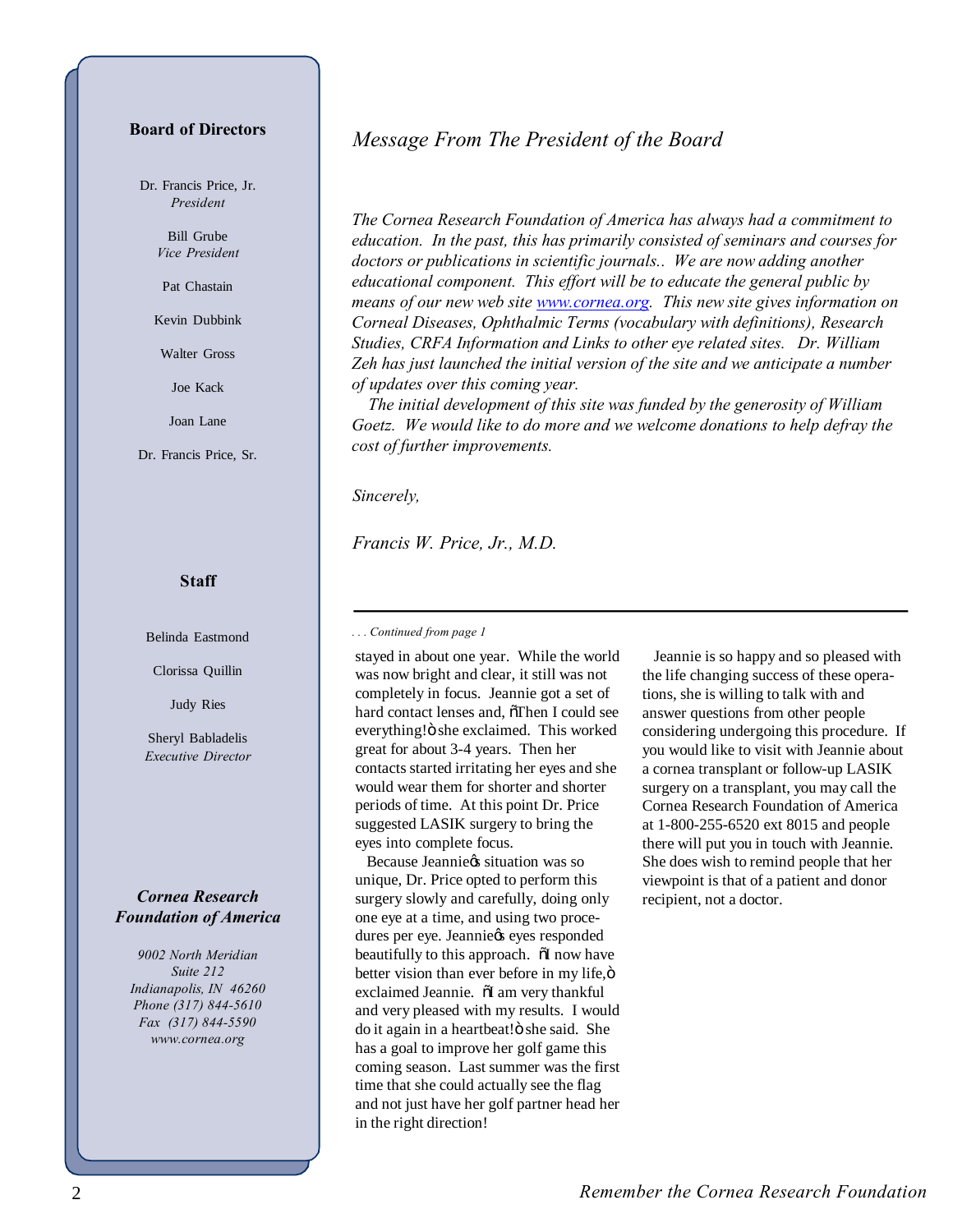# **Gaining Through Giving - The Win/Win Equation**

Everyone in this country who is blessed with financial success will be a philanthropist when they die. Without proper planning, we allow the government to determine how our social capital is spent, paying estate taxes at marginal rates as high as 60%, depending upon the value of our estate. Fortunately, there are other options! Several powerful tools are at our disposal, allowing us to direct who will receive our social capital and how it will be spent. The key to determining whether we will be passive (let the government decide) or active (maintain control of our social capital) philanthropists is a matter of planning.

 This article will summarize several of the most common planned charitable giving methods, beginning with the simplest, the outright, immediate gift.

### **Gifts of Cash**

 When most people consider making a gift to charity, writing a check is usually what first comes to mind. Outright gifts of cash made to qualifying charitable entities, as you probably know, are tax deductible. As such, a gift of \$1,000 will only cost the donor \$690 if they are in the 31% bracket. Through this tax deduction, Uncle Sam encourages us to be active philanthropists!

#### **Gifts of Tangible Property**

 To gain even more leverage from your gift, you may want to consider gifts of appreciated real, or tangible, property, such as common stocks, bonds, mutual funds, real estate or other assets. Given the strong stock market in recent years, many individuals have experienced very large gains in the value of their investment holdings. However, for an investor to realize a gain on an individual stock, for example, they would be required to sell the security and pay taxes on the gain, resulting in a reduction in the realizable value.

 However, by gifting such appreciated property rather than cash, you receive not only a tax deduction for the full market value of the gift, but you also avoid paying the capital gains tax on the

transfer! As is most often the case, several important rules apply when making gifts of appreciated property. If this may be a viable option for you, please consult your tax advisor.

### **Charitable Trusts and Charitable Gift Annuities**

 Beyond outright, immediate gifts of cash and other assets, the tax code allows a number of truly powerful means of giving, known generally as õplannedö or  $\delta$ deferred $\delta$  gifts which exemplify the win/ win concept of active philanthropy. Through the use of various charitable trusts such as Charitable Remainder Trusts (CRT), the donor can often realize the intangible benefits of helping others while receiving additional tangible benefits in the form of an immediate tax deduction, lifetime income (donor or donor and spouse), continued control of the assets, avoidance of capital gains taxes and the ability to leave more assets to the donors heirs! Likewise, a Charitable Gift Annuity provides many of the same benefits, including an immediate tax deduction, lifetime income and preferential capital gains treatment and, is ideally suited for smaller, or a series of, planned gifts.

#### **Testamentary Gifts**

 One of the simplest, oldest yet increasingly popular means of making a difference can be broadly classified as testamentary gifts, or gifts made upon the death of the donor via the donor<sub>®</sub> will. Testamentary gifts can come in the form of a general bequest, such as  $\delta \$10,000$  of my estate I leave to the Children $\alpha$  Bureau Foundation<sub>o</sub>, a percentage bequest or a residuary bequest. Also, just as various trusts can be useful tools during your lifetime, testamentary trusts may be established to take effect after your death, thus providing resources for your family members today and benefiting your favorite charity in the future.

#### **Gifts by Beneficiary Designation**

Another often overlooked means of

satisfying charitable intent is through naming a favorite organization (the CRFA perhaps?) the beneficiary of a life insurance policy or retirement plan such as an IRA. This can be accomplished very simply and the charity can be designated as beneficiary to a set dollar amount or percentage of benefit. In the case of an insurance policy, you will not only receive an immediate tax deduction in the year of the gift, but will also realize a tax deduction in each subsequent year for the ongoing premiums paid on the policy.

 As you can see, there are certainly many ways to accomplish your charitable wishes beyond õ writing a checko. In fact, through proper planning, the illusive win/ win combination can be a reality!

# **Date Set For Cornea Golf Classic 2001**

The Cornea Golf Classic Committee has announced the date of the 2001 Outing. The Classic will be held Thursday, June 21, 2001 at the Pebble Brook Golf Club. The goal of the event is to increase visibility of the Cornea Research Foundation of America as well as to raise much needed funds for vision research. Last yearøs event was a great success! We had 23 teams playing and raised over \$39,000 for research. This yearys event promises to be even better. We have already started the marketing efforts and have begun securing sponsors! Committee members include: Pat Chastain, Kevin Dubbink, Walter Gross, Buzz Howell, Joe Kack, Francis W. Price, Jr., M.D., Francis W. Price, Sr., M.D., Harry Scheid and Jocelyn Smith, O.D.. If you would like more information, or to be put on a mailing list, please phone the CRFA office at (317) 844-5610.